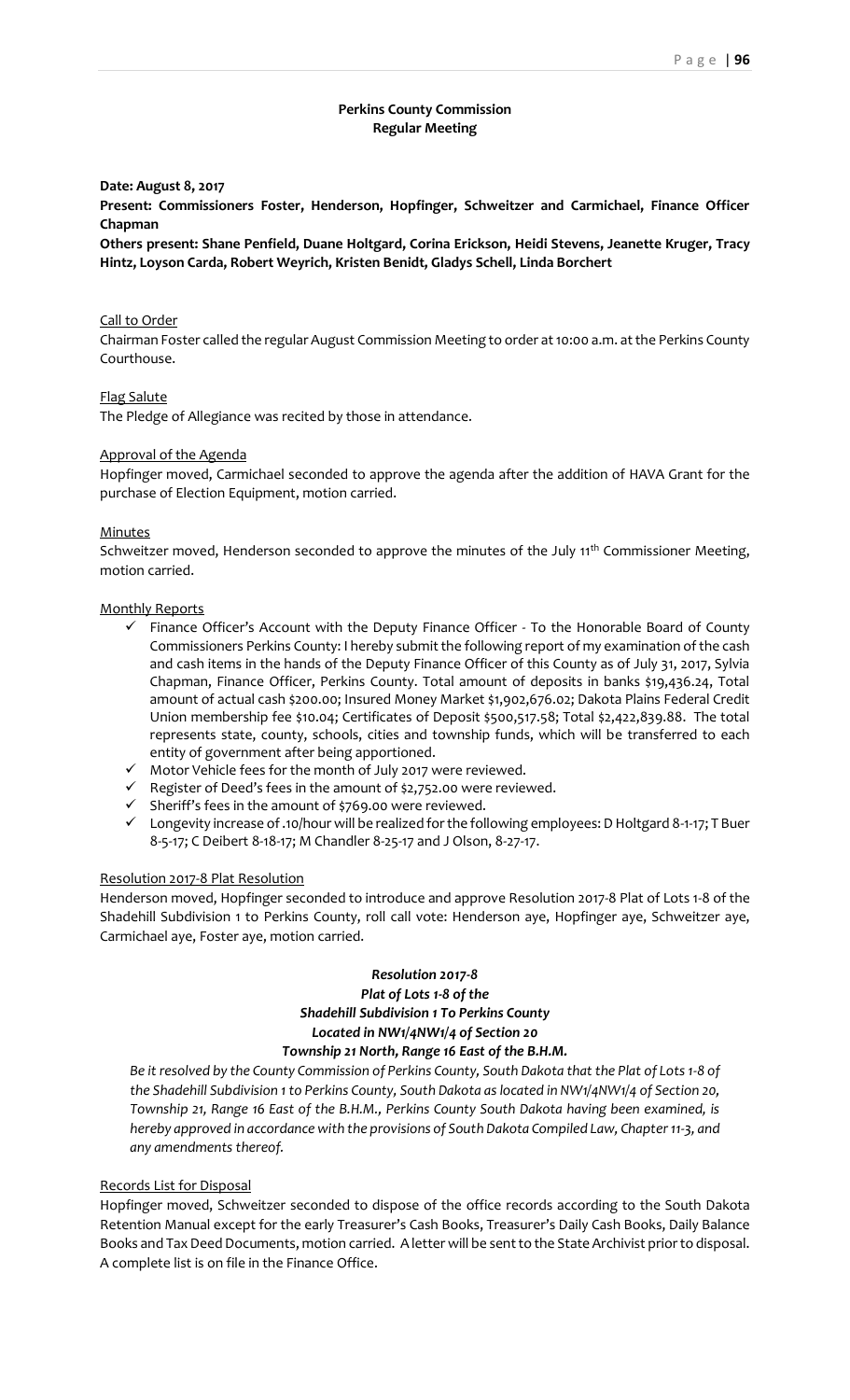# Black Hills Council of Local Governments Appointment

Chairman Foster appointed Mike Schweitzer as the Perkins County Representative with Wayne Henderson as proxy to the Black Hills Council of Local Governments.

#### Civil Disturbance Planning Meeting

August 24<sup>th</sup> is the date of a Civil Disturbance Planning Meeting in Bison.

# Highway Superintendent

- ✓ Highway Superintendent Holtgard present his monthly Project & Maintenance Report. The crew continues to try to blade when moisture is received.
- $\checkmark$  The new Fuel Pump system has been installed at the County yard.
- ✓ Discussion was held on Perkins County's policy concerning the use of County equipment in the event of fire. In the event there is a need for the highway department and equipment, the Highway Superintendent has the authority to make the arrangements with the Incident Commander.
- ✓ Holtgard presented an agreement for finalizing the paperwork on the SDDOT Sign & Delineation Project. Henderson moved, Carmichael seconded to authorize Chairman Foster as signatory on the SDDOT Sign & Delineation Agreement, motion carried.
- ✓ Holtgard would like to work with Iron Planet on selling the Zipper. He will bring additional information at a future meeting.
- $\checkmark$  Discussion was held on allowing Grand Electric to use our semis to complete their CDL training.

## Resolution 2017-9

Holtgard requested an updated BIG Grant Resolution for the Cedar Canyon Road Grant application. Hopfinger moved, Schweitzer seconded to approve Resolution 2017-9, roll call vote: Hopfinger aye, Schweitzer aye, Carmichael aye, Henderson aye, Foster aye, motion carried.

#### *Resolution 2017-9 Bridge Improvement Grant Program Resolution Authorizing Submission of Applications*

*WHEREAS. Perkins County wishes to submit an application/applications for consideration of award for the Bridge Improvement Grant Program:*

#### *STRUCTURE NUMBER (S) AND LOCATION (S):*

*53—120-537 – Located 12 Miles W and 25.7 Miles South of Bison, SD on Cedar Canyon Road over Mud Creek*

*and WHEREAS, Perkins County certifies that the project(s) are listed in the County's Five-Year County Highway and Bridge Improvement Plan;*

*and WHEREAS, Perkins County agrees to pay the 20% match on the Bridge Improvement Grant funds;*

*and WHEREAS, Perkins County hereby authorizes the Bridge Improvement Grant application and any required funding commitments.*

*NOW THEREFORE BE IT RESOLVED:* 

*that the South Dakota Department of Transportation be and hereby is requested to accept the attached Bridge Improvement Grant application.*

# Weed Board

The Perkins County Weed Board was present to discuss the Perkins County Weed Program. There has been increased participation in the County's program which has put the board over their anticipated expenditures for chemical. Loyson Carda will also be giving up the position of Weed Supervisor in the near future. He will continue to work for the weed board as their secretary.

#### Corina Erickson Hourly versus Salary

Schweitzer moved, Henderson seconded to change Director of Equalization Corina Erickson to salary effective September 1, 2017 with any unused vacation and comp time being paid out, motion carried.

# HAVA Grant for the purchase of Election Equipment

Finance Officer Chapman presented information on the South Dakota Secretary of State Statewide Election Equipment Grant. The SD Secretary of State will purchase three ExpressVotes and three soft sided cases for Perkins County. Perkins County in turn will used County held HAVA funds in the amount of \$27,126.24 and County general funds in the amount of \$2,018.76 to purchase five additional ExpressVotes with soft side cases and two DS200 Precinct Scanners for counting ballots. The grant application must be submitted by August 16th and Perkins County's share must be paid by August 31<sup>st</sup> to be eligible for the grant.